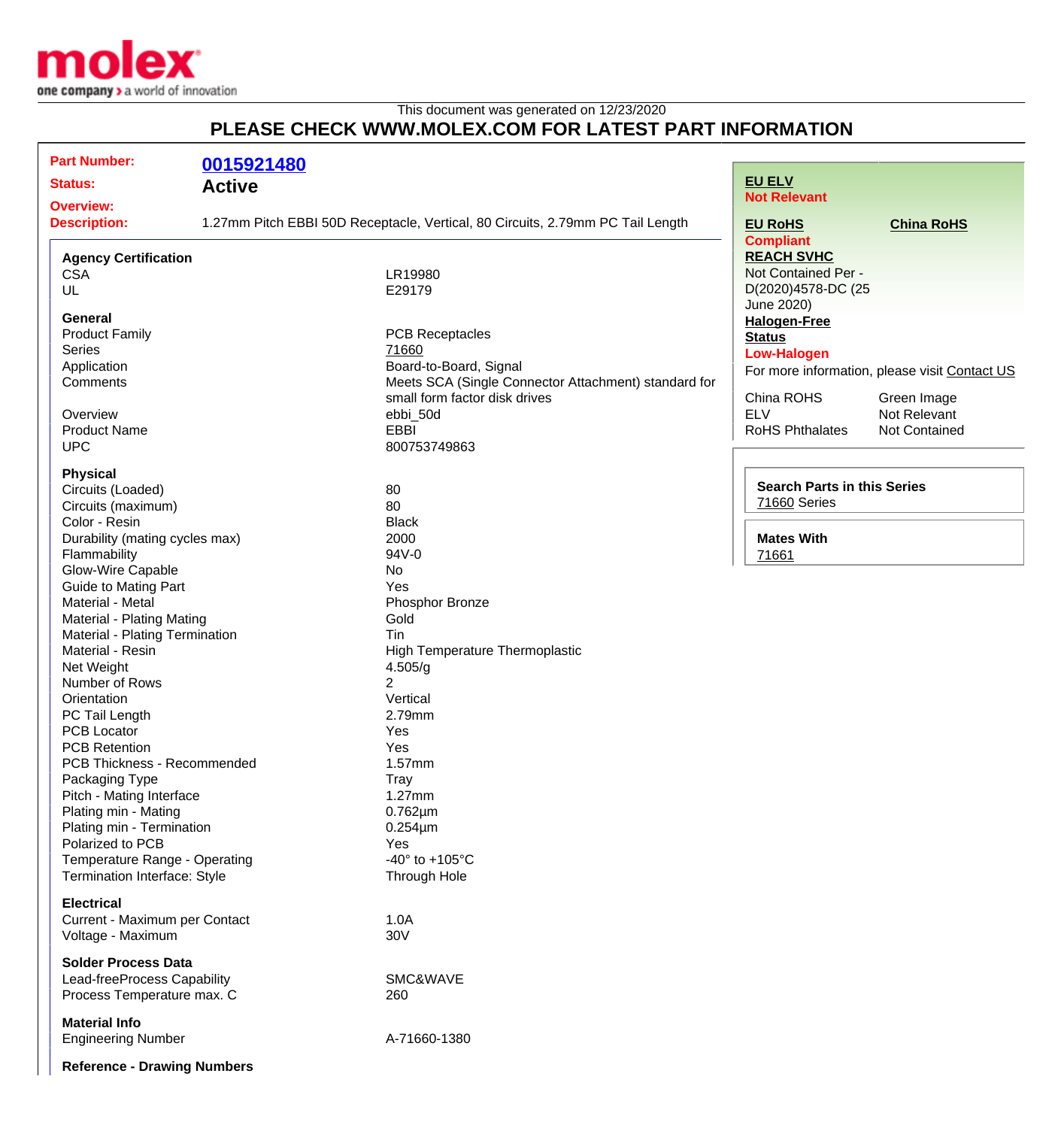## This document was generated on 12/23/2020 **PLEASE CHECK WWW.MOLEX.COM FOR LATEST PART INFORMATION**